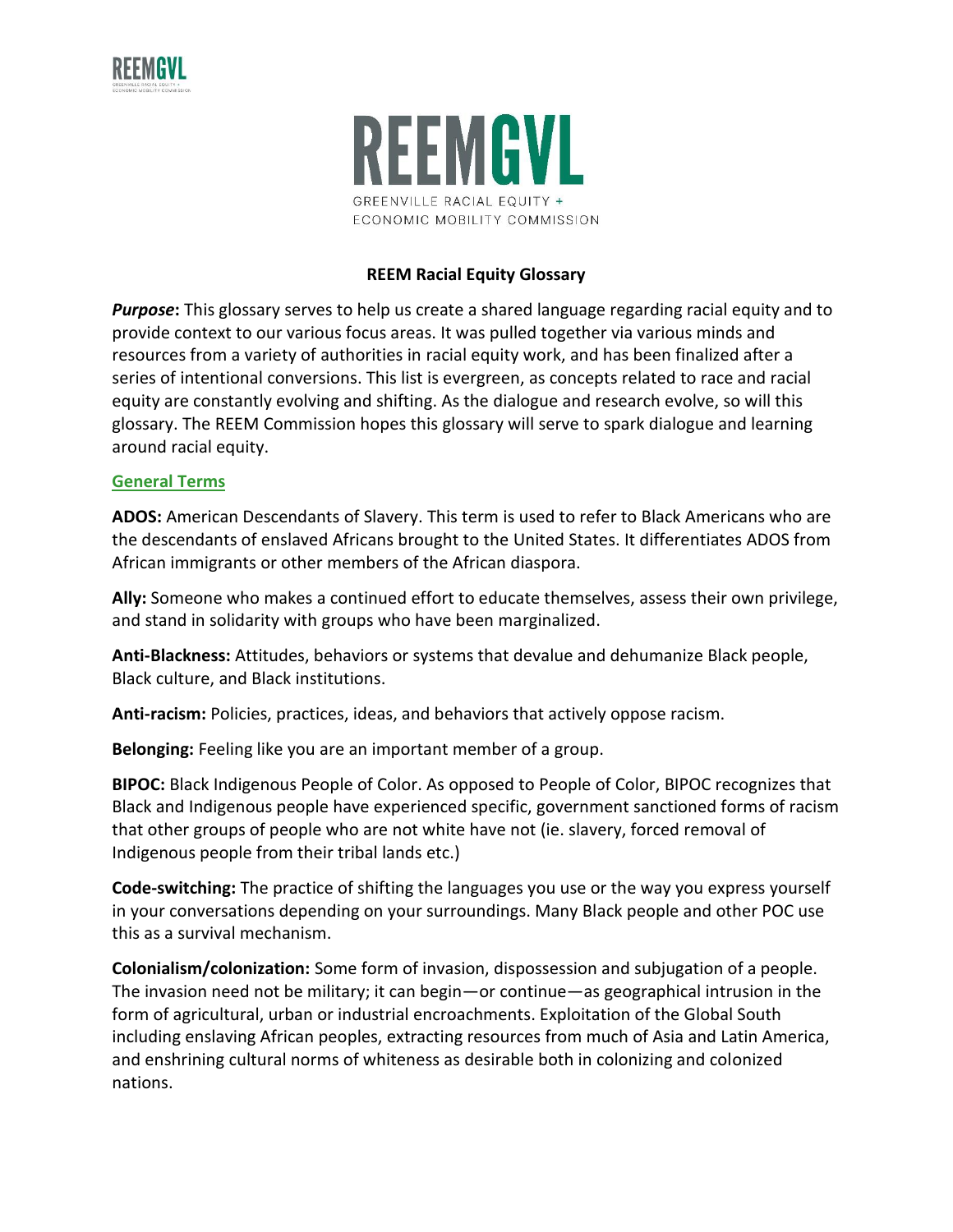

**Color-blindness:** The racial ideology that posits the best way to end discrimination is by treating individuals as equally as possible, without regard to race, culture, or, ethnicity. This is not an effective way to move toward racial equity

**Critical Race Theory:** This theory provides a framework of understanding how racism is complex, ever-evolving, institutional and structural.

**Cultural Appropriation:** The use of objects or elements of a non-dominant culture in a way that does not respect their original meaning, give credit to their source, or reinforces stereotypes or contributes to oppression.

**Cultural White Privilege:** The assumption in larger American culture that cultural norms associated with white groups are better, normal, and/or more respectable than cultural norms of groups not defined as white. It demonizes cultural norms of these groups.

**Disenfranchised:** Deprived of some right, privilege, or immunity.

**Disproportionality:** Overrepresentation or underrepresentation of a racial or ethnic group compared to its percentage of the total population

**Diversity:** The point at which things differ.

**Equality:** The process by which groups or individuals are given equal resources regardless of whether their circumstances are equal.

**Equity:** The process by which groups and individuals are given resources based on their unique experiences and needs.

**Ethnicity:** The shared culture, language, and nation or origin of a group.

**Implicit Bias/Unconscious Bias:** Learned stereotypes and prejudices that operate automatically and unconsciously when interacting with others.

**Inclusion:** Intentionally bringing people from marginalized groups and their voices into spaces, policies, and procedures.

**Individual racism:** The expression of racism between individuals. It occurs when individuals interact, and their private beliefs affect their interactions.

**Institutional White Privilege**: Policies, practices, and behaviors of institutions -- such as schools, court systems, or government agencies -- that have the power to maintain or increase varied advantages for those currently defined as white, and maintaining or increasing disadvantages for those racial or ethnic groups not defined as white.

**Institutional/Systemic racism:** Discriminatory treatment, unfair policies and practices, inequitable opportunities, and impacts within organizations and institutions, all based on race, that routinely produce racially inequitable outcomes for people of color and advantages for white people. Individuals within institutions take on the power of the institution when they reinforce racial inequities.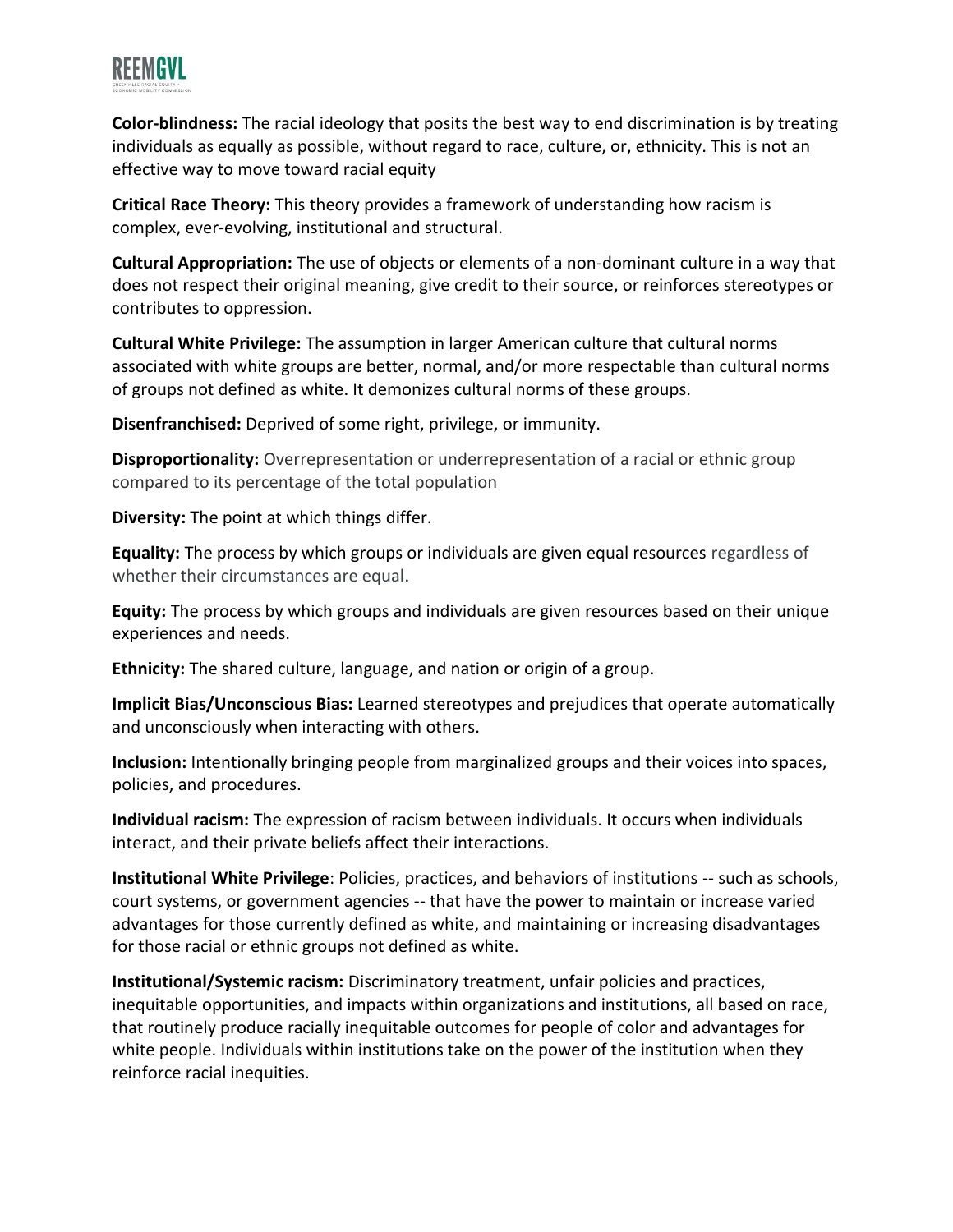

**Internalized Racism:** A set of privately held beliefs, prejudices, and ideas about the superiority of whites and the inferiority of people of color. Among people of color, it manifests as internalized oppression. Among whites, it manifests as internalized racial superiority.

**Interpersonal White Privilege**: Behavior between people that consciously or unconsciously reflects white superiority or entitlement.

**Intersectionality:** Coined in 1989 by Kimberlé Crenshaw to describe when race, class, gender and other identities intersect to create a unique mode of oppression.

**Microaggressions** Brief and commonplace verbal, behavioral, or environmental indignities, whether intentional or unintentional, that communicate hostile, derogatory, or negative racial slights and insults toward Black people and other People of Color.

**Oppression:** The systematic subjugation of one group by a more powerful group for the social, economic, and political benefit of the more powerful group.

**POC:** People of Color, referring, generally, to people who do not identify as white.

**Power:** Power is unequally distributed globally and in U.S. society; some individuals or groups wield greater power than others, thereby allowing them greater access and control over resources. Wealth, whiteness, citizenship, patriarchy, heterosexism, and education are a few key social mechanisms through which power operates.

**Race**: Socially constructed categories that are used to group people based on physical or cultural differences.

**Racial justice:** The systematic fair treatment of people of all races, resulting in equitable opportunities and outcomes for members of all racial groups. It is not just the absence of discrimination and inequities, but also the presence of deliberate systems and supports to reach and sustain racial equity through proactive and preventative measures.

**Racism:** Individual and institutional ways Black people and other People of Color have and continue to be discriminated against and systemically disadvantaged by white dominant culture.

**Social Justice:** A concept holding that all people should have equal access to wealth, health, well-being, privileges, and opportunity.

**Stereotype Threat:** When a person is worried about behaving in a way that confirms negative stereotypes about members of their racial, cultural, or identity group.

**Structural Racism:** A system in which public policies, institutional practices, cultural representations, and other norms work in various, often reinforcing ways to perpetuate racial group inequality. It is the presence of racial bias among institutions and across society. It involves the cumulative and compounding effects of societal factors including the history, culture, ideology, and interactions of institutions and policies that systematically privilege white people and disadvantage Black people and other People of color.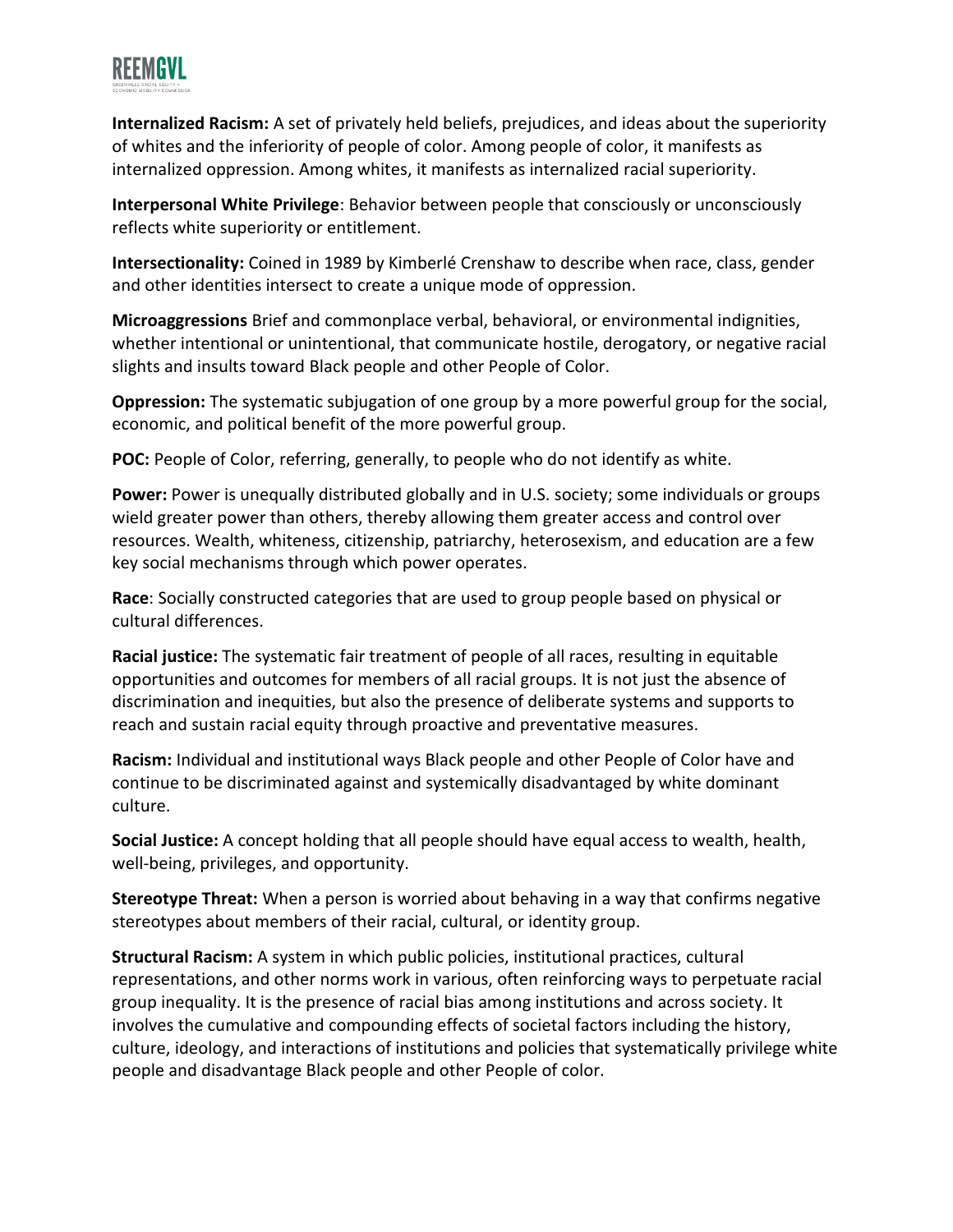

**White Guilt:** When White people recognize the systemic oppression of Black people and other People of Color and feel responsible for itor advantaged by it.

**White Privilege:** Refers to the unquestioned and unearned set of advantages, entitlements, benefits, and choices bestowed on people solely because they are white.

**White Saviorism:** When a white person or group assumes the need to "rescue" Black people and other People of Color, thinking they cannot or do not want to help themselves or do so for self-serving reasons.

**White Supremacy:** A historically based, institutionally perpetuated system of exploitation and oppression of Black people and other People of Color and their native lands by white peoples and nations of the European continent; for the purpose of maintaining and defending a system of wealth, power, and privilege.

**Whiteness:** A constantly evolving racial category that is defined by socio-political perceptions, and enforced by power, privilege, and violence. Whiteness is a form of property in societies where the absence of it is a direct cause of oppression.

# **Political Terms**

**Southern Strategy** – A political process by which white Southerners were politically motivated to vote towards anti-Black legislation.

**Progress & Retrenchment:** The pattern in which progress is made through the passage of legislation, court rulings and other formal mechanisms that aim to promote racial equality. *Brown v. Board of Education.* Retrenchment refers to the ways in which this progress is very often challenged, neutralized or undermined. Some examples include the gradual erosion of affirmative action programs, practices among real estate professionals that maintain segregated neighborhoods, and failure on the part of local governments to enforce equity-oriented policies such as inclusionary zoning laws.

**Post-racial:** A theoretical environment in which the United States is free from racial preference, discrimination, and prejudice.

### **Education Terms**

**Achievement Gap vs. Opportunity Gap:** While the achievement gap puts ownness on Black students' relative performance when compared to their white counterparts, opportunity gap recognizes that racist educational policies and disproportionate distribution of resources have stifled Black student's academic opportunities. Opportunity Gap puts the owness on the education system.

**Affirmative Action:** Positive steps taken to increase the representation of women and People of Color in areas of employment, education, and culture from which they have been historically excluded.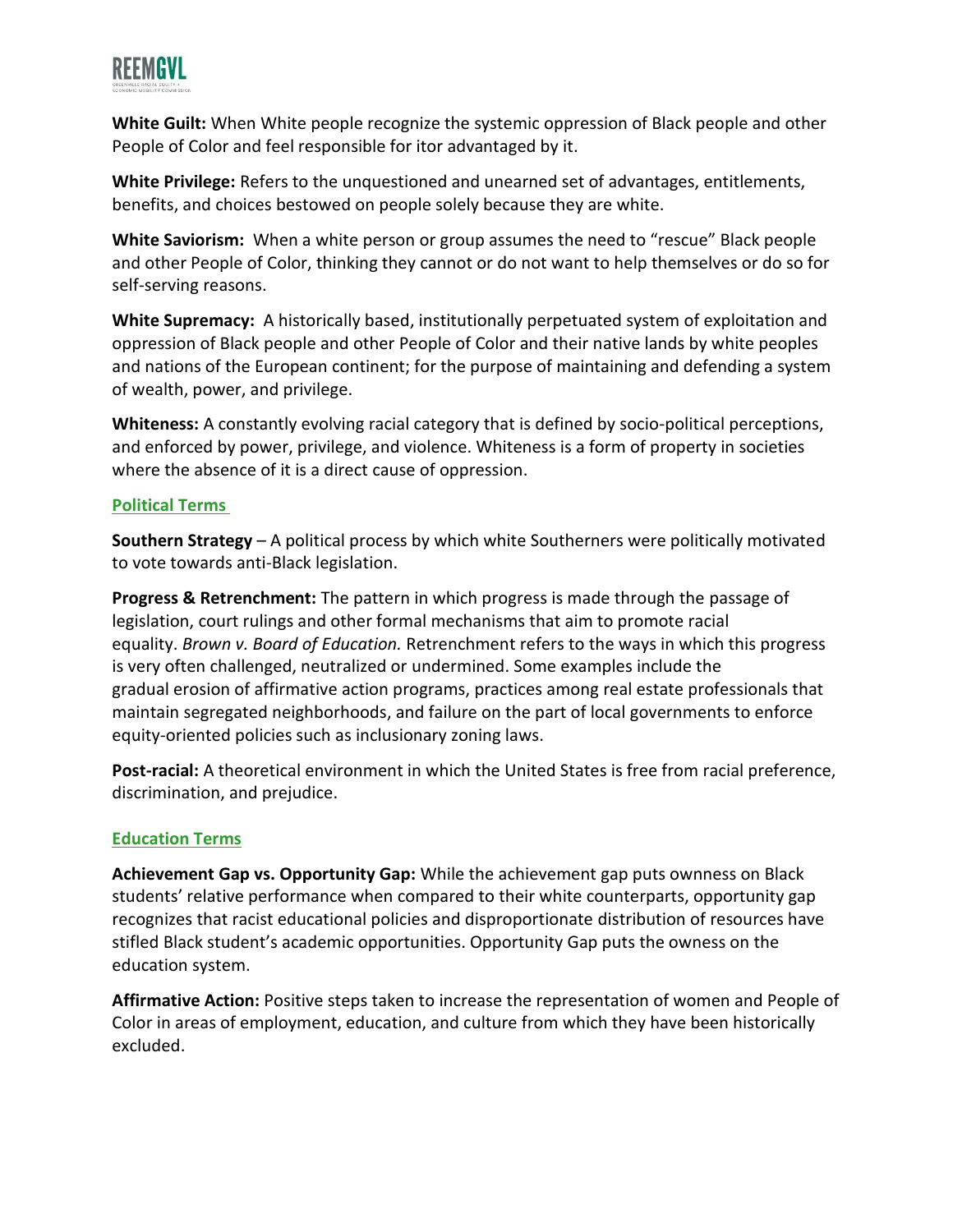

**Culturally Responsive Pedagogy:** A way of teaching that centers students' unique cultural backgrounds and integrates elements of these cultures into curriculum to help increase students' positive sense of self and community.

**Decolonization of Education:** The process by which some educational institutions actively eliminate white supremacist pedagogy from their curriculum.

**Ethnocentrism:** Centering whiteness and white culture as the predominant lens by which subject matters are taught

**Eugenics:** The belief that some racial groups hierarchically are inherently and biologically more or less intelligent than others. Eugenicist theorist Francis Galton, cousin of Charles Darwin, originated the IQ test and the SAT.

**HBCUs:** Historically Black Colleges and Universities, many of which were founded by free Blacks, the formally enslaved, and white abolitionists in the years following abolition.

**School to Prison Pipeline:** A national trend where youth from marginalized groups, especially Black children, are disproportionately likely to become incarcerated or have a court record due to increasingly harsh school disciplinary measures such as suspension and expulsion.

# **Criminal Justice Terms**

**13th Amendment:** Passed by Congress on January 31, 1865, and ratified on December 6, 1865, the 13th amendment abolished slavery in the United States and provides that "Neither slavery nor involuntary servitude, except as a punishment for crime whereof the party shall have been duly convicted, shall exist within the United States, or any place subject to their jurisdiction." The exception in this amendment led to Black men being swept into chain gangs in the years immediately following slavery for minor offenses and set the stage for generations of over policing and mass incarceration for the descendants of the enslaved.

**1994 Crime Bill:** This bill accelerated the U.S. prison boom by authorizing more than \$12 billion to subsidize the construction of state correctional facilities, giving priority to states that enacted "truth-in-sentencing" laws. These laws, which require individuals to serve at least 85 percent of their sentence behind bars, have been shown to expand prison populations by increasing individuals' length of stay.

**Abolition:** A political and social justice movement that pursues the abolishment of the prison industrial complex in exchange for a more holistically restorative form of justice for those who may have committed crimes.

**Defund the Police:** A movement to legislatively reallocate funding currently allocated towards policing budgets towards public education, health and wellness, and social service programs.

**Foster care to Prison Pipeline:** Policies and practices that funnel youth who age out of the child welfare system into the criminal justice system. Black children are more likely to be placed into foster care and less likely to be adopted than their white counterparts.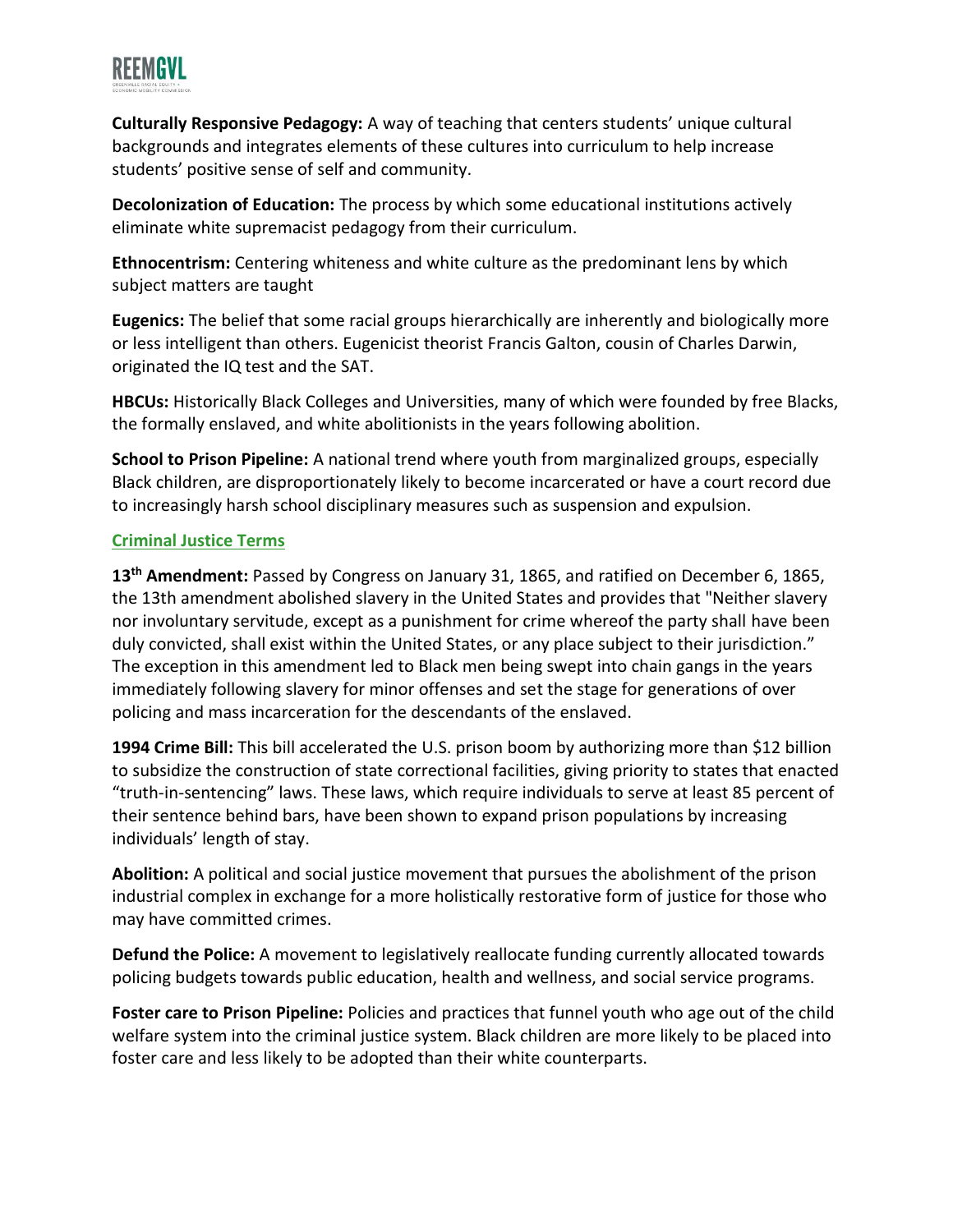

**Mandatory Minimum Sentencing:** A sentence, created by Congress or a state legislature, which the court must give to a person convicted of a crime, no matter what the unique circumstances of the offender or the offense are.

**Mass Incarceration:** The unique way the US, when compared to other developed nations, has put a vast population of its citizens in jails or prisons, disproportionately imprisoning Black and Latinx communities.

**Over Policing:** An overrepresentation of police in Black communities resulting in higher rates of crime, arrests, and incarceration.

**Plea Bargain:** An agreement in criminal law proceedings, where the prosecutor provides a concession to the defendant in exchange for a plea of guilt.

**Restorative Justice:** system of criminal justice which focuses on rehabilitation through reconciliation with victims and the community at large.

**Returning Citizens:** A term used to describe individuals who were formerly incarcerated as they are reintegrating into society. This term serves to humanize these individuals and is an alternative to terms like felon, or ex-con.

**School to Prison Pipeline:** A national trend where youth from marginalized groups, especially Black children, are disproportionately likely to become incarcerated or have court record due to increasingly harsh school disciplinary measures such as suspension and expulsion.

**Super Predator:** A myth perpetuated by US politicians in the 1990s that suggested that there are some impulsive juvenile criminals who are willing to commit violent crimes without remorse.

**War on Drugs:** A campaign, led by the U.S. federal government, of drug prohibition, military aid, and military intervention, with the aim of reducing the illegal drug trade in the United States. Drugs that were more readily accessible to poor Black communities, like crack cocaine, were more heavily criminalized than those of the same form used in wealthy white communities, like powder cocaine. Marijuana possession also became increasingly criminalized. The War on Drugs is one of the direct causes of Mass Incarceration.

### **Income and Wealth Terms**

**Gentrification:** A process of neighborhood change that includes economic change in a historically disinvested neighborhood —by means of real estate investment and new higherincome residents moving in - as well as demographic change - not only in terms of income level, but also in terms of changes in the education level or racial make-up of residents.

**Racial Stratification:** A system of structured inequality, where access to scarce and desired resources is based on racial group membership**.**

**Racial Wealth Gap:** The disparities in total wealth and household holding of Black and white families.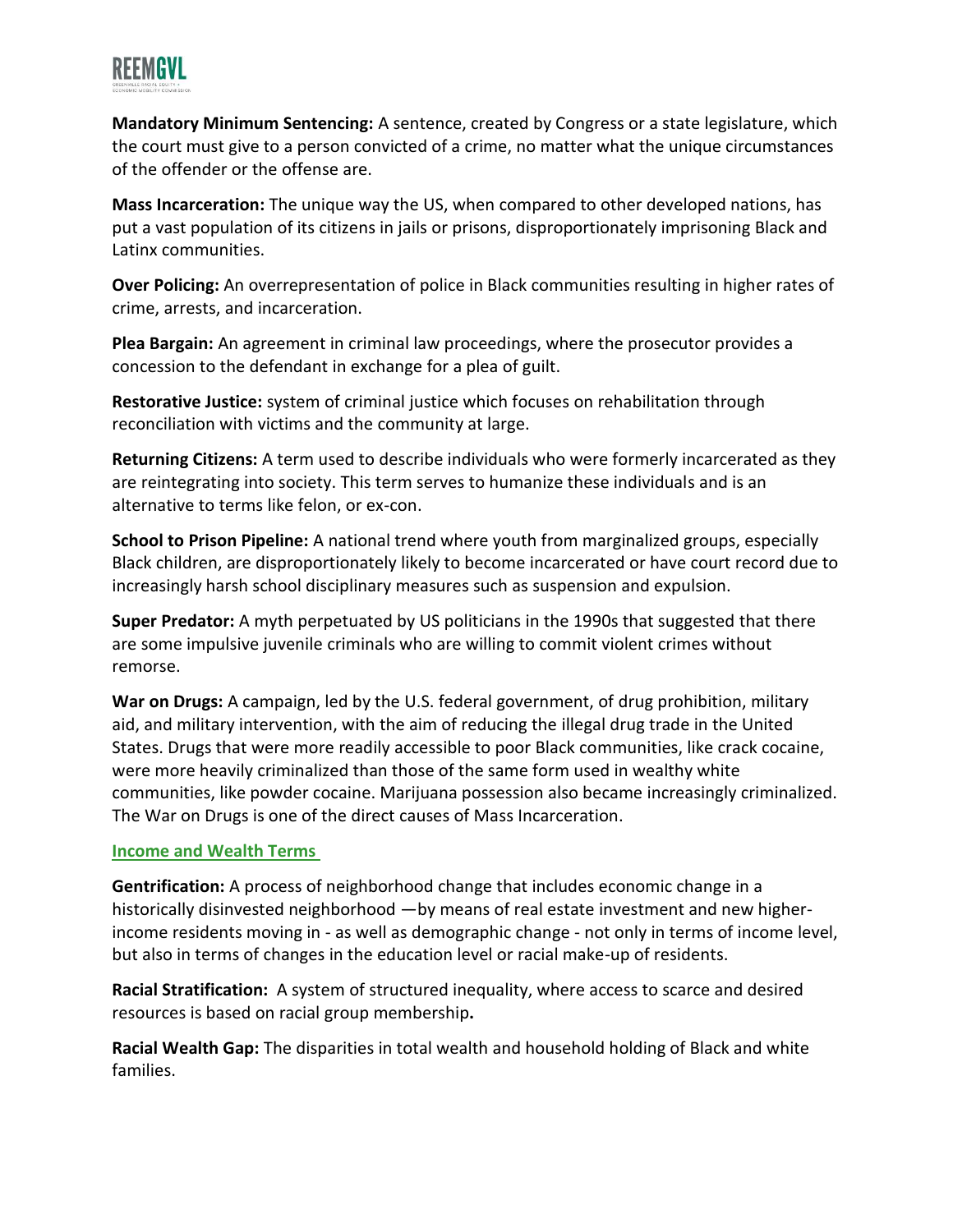

**Redlining:** A discriminatory practice by mortgage lenders when they refuse to lend money or extend credit to borrowers in certain areas of town due to the racial demographics of the area. It can also apply when real estate agents follow similar practices in showing homes.

**Reparations:** A movement to provide financial retribution to the descendants of enslaved Africans.

**Reverse Migration:** Oftentimes middleclass Black Americans who are the descendants of those who migrated to the North during the twentieth century returning to the Southern region of the United States, impacting the economic and political fabric of Southern states.

### **Health and Wellness Terms**

**Biological Racism:** The pseudoscientific belief that real biological differences exist among the races making some races inferior to others from a medical lens**.**

**Food Desert:** An area with limited access to affordable healthy foods.

**Food Swamps:** Communities with a high density of outlets selling high-calorie, ultra-processed food, such as fast-food restaurants and convenience stores, compared with ones that sell healthy food; have a stronger association with obesity than communities that only lack supermarkets

**Health Disparities:** Preventable differences in the burden of disease, injury, violence, or opportunities to achieve optimal health that are experienced by social disadvantaged populations.

**Health equity:** The absence of unfair and avoidable or remediable differences in health among population groups defined socially, economically, demographically, or geographically.

**Health inequity:** Differences in health status or in the distribution of health resources between different population groups, arising from the social conditions in which people are born, grow, live, work and age.

**Health Literacy:** The degree to which an individual has the capacity to obtain, communicate, process, and understand basic health information and services in order to make appropriate health decisions.

**Infant Mortality:** The death of an infant before their first birthday. Black babies in the US are at a higher risk with 10.8 deaths per 1,000 births, compared to a rate of 4.6 white babies per 1,000 births.

**Maternal mortality:** Black mothers are 3.3 times more likely than white mothers to die from pregnancy-related complications.

**Preventable death:** Deaths which could have been avoided by public health interventions focusing on wider determinants of public health, such as behavior and lifestyle factors, socioeconomic status and environmental factors.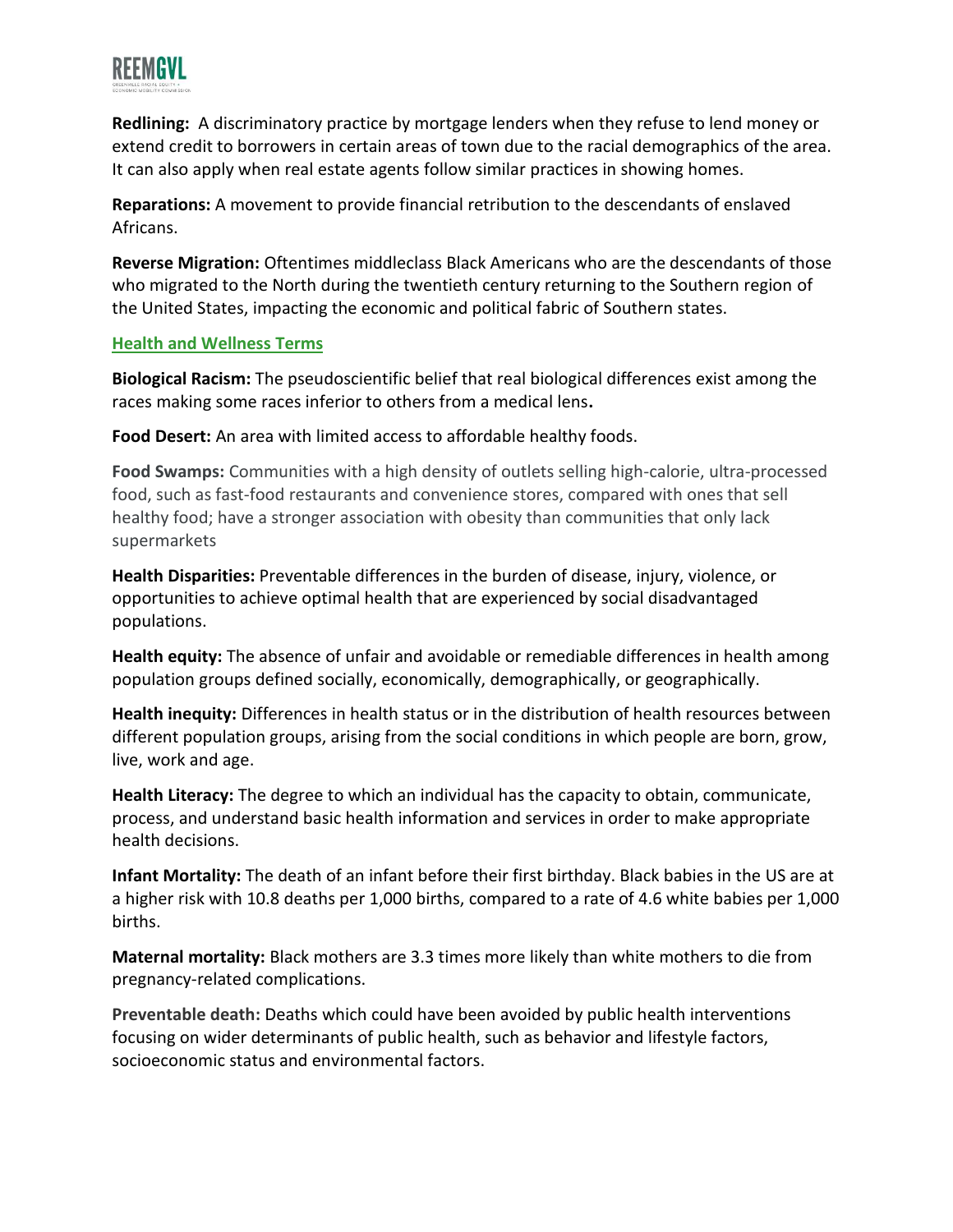

**Social determinants of health:** The economic and social conditions that influence individual and group differences in health status.

**Vulnerable population:** A group of people with whom because of systemic and environmental reasons are more likely to be at risk for certain health conditions.